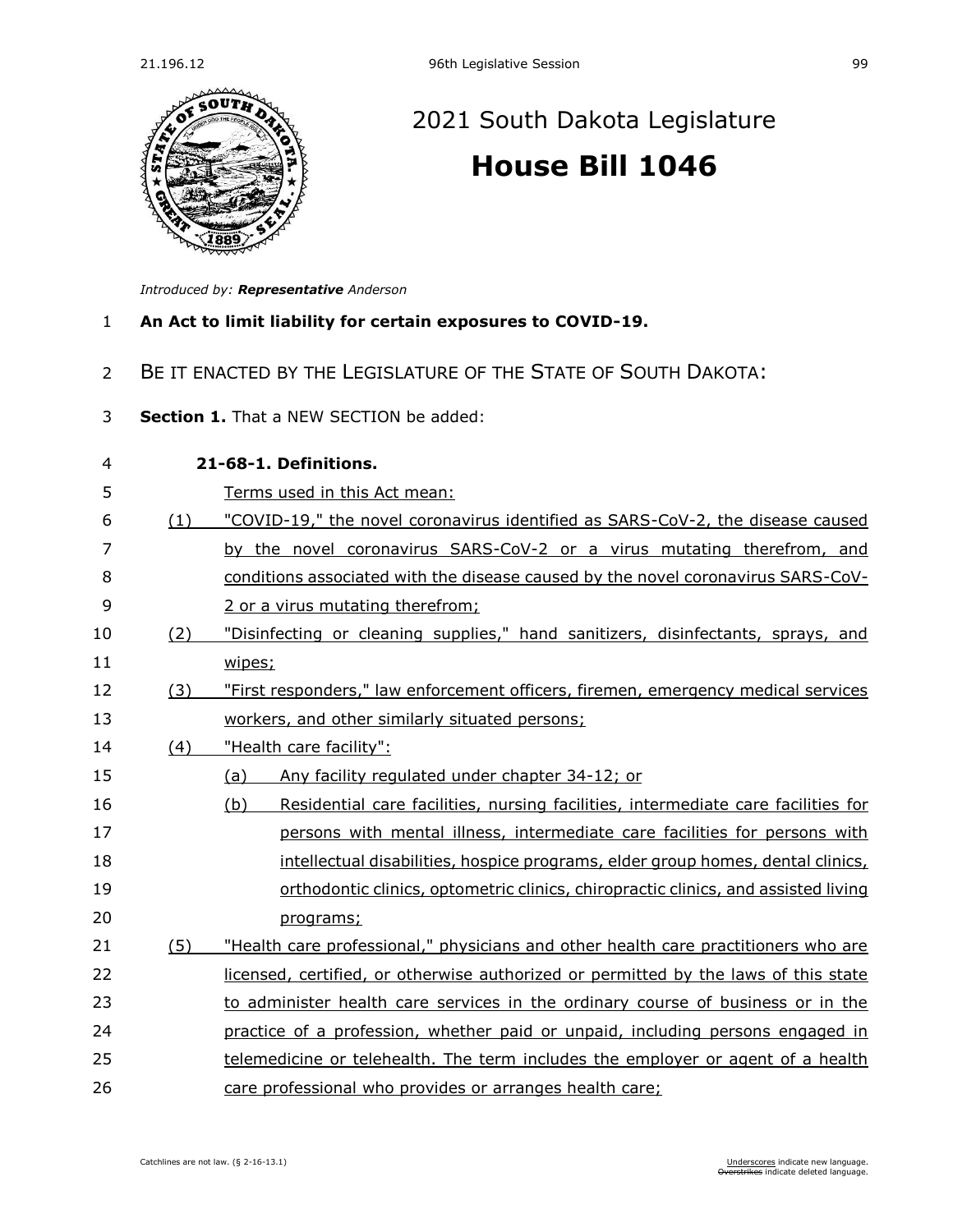| 1  | (6)  | "Health care provider," a health care professional, health care facility, home health |  |  |
|----|------|---------------------------------------------------------------------------------------|--|--|
| 2  |      | care facility, and any other person or facility otherwise authorized or permitted by  |  |  |
| 3  |      | any federal or state statute, rule, order, or public health quidance to administer    |  |  |
| 4  |      | health care services or treatment, including first responders;                        |  |  |
| 5  | (7)  | "Health care services," services for the diagnosis, prevention, treatment, care,      |  |  |
| 6  |      | cure, or relief of a health condition, illness, injury, or disease;                   |  |  |
| 7  | (8)  | "Person," a natural person, corporate or common law entity, business entity           |  |  |
| 8  |      | registered pursuant to $\S$ 37-11-1, and the state and any political subdivision      |  |  |
| 9  |      | thereof, including school districts. The term includes an agent of a person;          |  |  |
| 10 | (9)  | "Personal protective equipment," protective clothing, gloves, face shields, goggles,  |  |  |
| 11 |      | facemasks, respirators, gowns, aprons, coveralls, and other equipment designed        |  |  |
| 12 |      | to protect the wearer from injury or the spread of infection or illness;              |  |  |
| 13 | (10) | "Premises," any real property and any appurtenant building or structure, and any      |  |  |
| 14 |      | vehicle, serving a commercial, residential, educational, religious, governmental,     |  |  |
| 15 |      | cultural, charitable, or health care purpose;                                         |  |  |
| 16 | (11) | "Public health quidance," written quidance related to COVID-19 issued by any of       |  |  |
| 17 |      | the following:                                                                        |  |  |
| 18 |      | The Center for Disease Control and Prevention of the federal Department of<br>(a)     |  |  |
| 19 |      | <b>Health and Human Services;</b>                                                     |  |  |
| 20 |      | (b)<br>The Centers for Medicare and Medicaid Services of the federal Department       |  |  |
| 21 |      | of Health and Human Services;                                                         |  |  |
| 22 |      | (c)<br>The federal Occupational Safety and Health Administration;                     |  |  |
| 23 |      | <u>(d)</u><br>The Office of the Governor; or                                          |  |  |
| 24 |      | Any state agency, including the Department of Health;<br><u>(e)</u>                   |  |  |
| 25 | (12) | "Qualified product:"                                                                  |  |  |
| 26 |      | Personal protective equipment used to protect the wearer from COVID-19<br>(a)         |  |  |
| 27 |      | or to prevent the spread of COVID-19;                                                 |  |  |
| 28 |      | Medical devices, equipment, and supplies used to treat COVID-19, including<br>(b)     |  |  |
| 29 |      | medical devices, equipment, or supplies that are used or modified for an              |  |  |
| 30 |      | unapproved use to treat COVID-19 or to prevent the spread of COVID-19;                |  |  |
| 31 |      | Medical devices, equipment, and supplies used outside of their normal use<br>(c)      |  |  |
| 32 |      | to treat COVID-19 or to prevent the spread of COVID-19;                               |  |  |
| 33 |      | Medications used to treat COVID-19, including medications prescribed or<br>(d)        |  |  |
| 34 |      | dispensed for off-label use to attempt to treat COVID-19;                             |  |  |
| 35 |      | Tests to diagnose or determine immunity to COVID-19; or<br><u>(e)</u>                 |  |  |
|    |      |                                                                                       |  |  |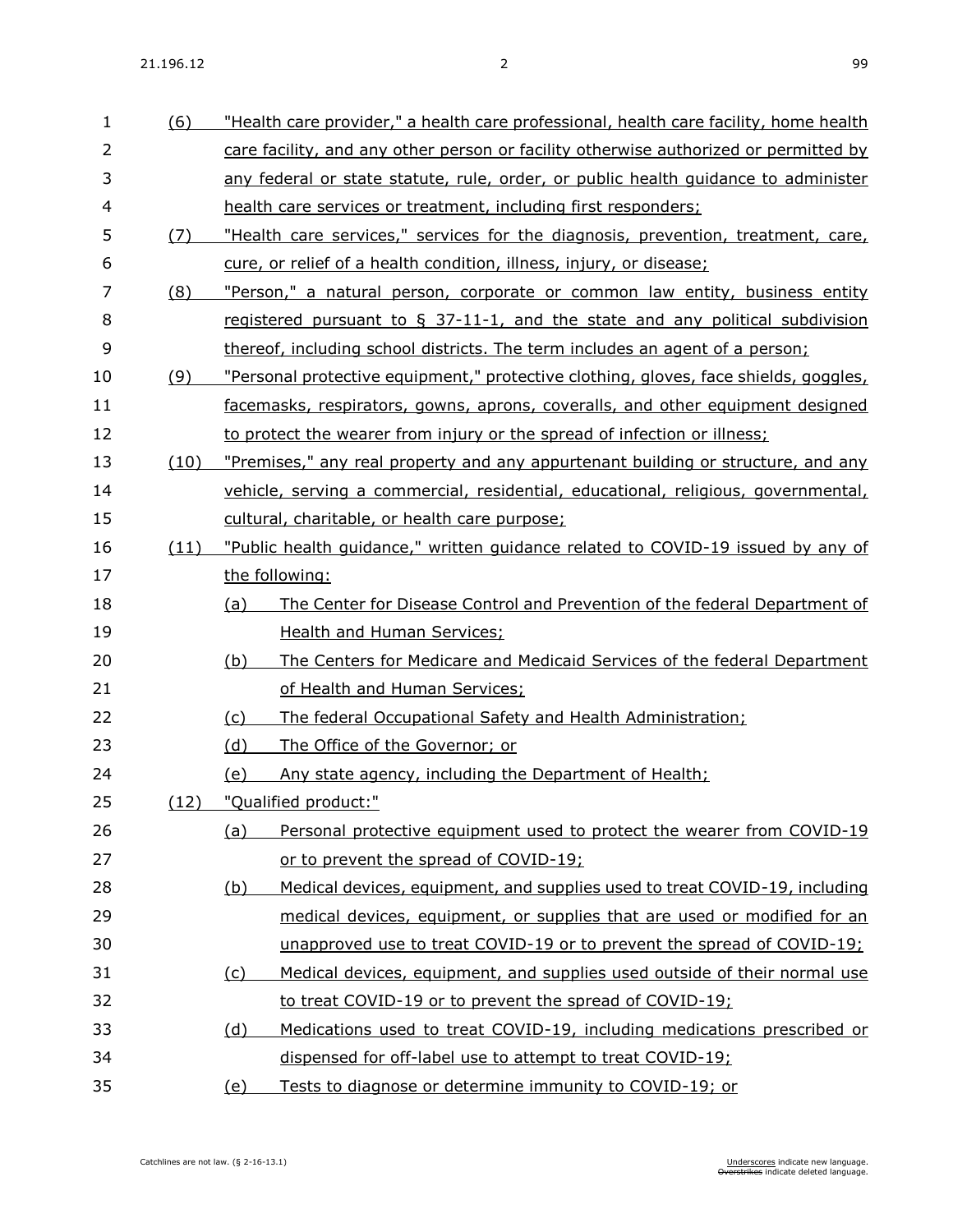(f) Any component of an item described in this subdivision. (13) "Vehicle," a device used for transporting people, goods, or substances, including, but not limited to, an automobile, truck, bus, train, helicopter, or airplane. **Section 2.** That a NEW SECTION be added: **21-68-2. Limitation--Actions--Diagnosis--Intentional exposure.** A person may not bring or maintain any action or claim for damages or relief 7 alleging exposure or potential exposure to COVID-19 unless the exposure results in a COVID-19 diagnosis and the exposure is the result of intentional exposure with the intent to transmit COVID-19. In alleging intentional exposure with the intent to transmit COVID- 19, a party shall state with particularity the circumstances constituting intentional exposure with the intent to transmit COVID-19 including all duty, breach, and intent elements and establish all elements by clear and convincing evidence. **Section 3.** That a NEW SECTION be added: **21-68-3. Limitation--Actions--Owner--Premises.** A person who possesses or is in control of a premises, including a tenant, lessee, or occupant of a premises, who directly or indirectly invites or permits an individual onto a premises, shall not be liable for damages for any injuries sustained from the individual's 18 exposure to COVID-19, whether the exposure occurs on the premises or during any activity managed by the person who possesses or is in control of a premises unless the person who possesses or is in control of the premises intentionally exposes the individual to COVID-19 with the intent to transmit COVID-19. In alleging intentional exposure with the intent to transmit COVID-19, a party must state with particularity the circumstances constituting intentional exposure with the intent to transmit COVID-19 including all duty, breach, and intent elements and establish all elements by clear and convincing evidence. **Section 4.** That a NEW SECTION be added: **21-68-4. Limitation--Actions--Health care provider.** 27 A health care provider is not liable for any damages for causing or contributing,

 directly or indirectly, to the death or injury of a person as a result of the health care 29 provider's acts or omissions in response to COVID-19. This section applies to all of the

following: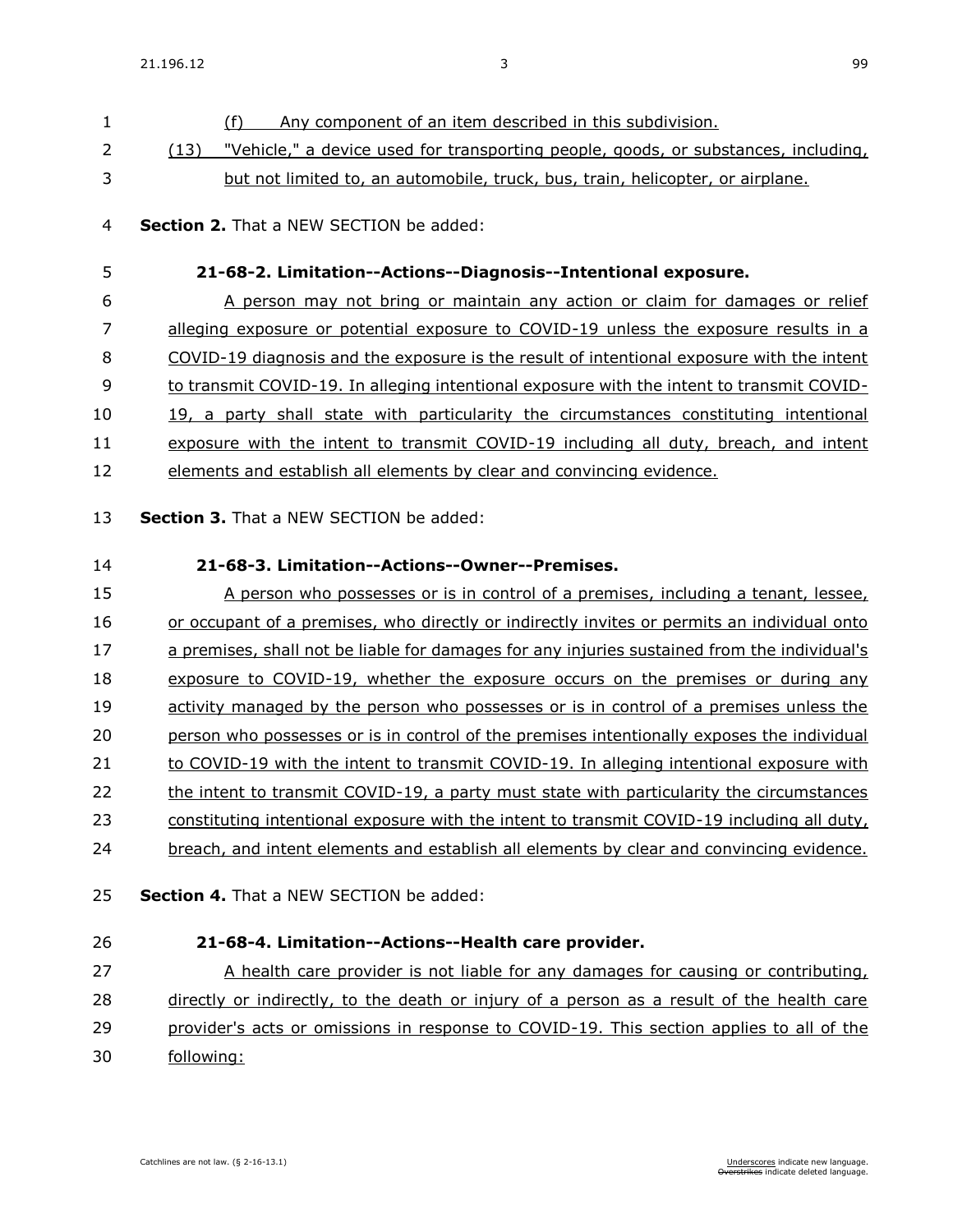| $\mathbf{1}$   | (1) |     | Injury or death resulting from screening, assessing, diagnosing, caring for, or             |
|----------------|-----|-----|---------------------------------------------------------------------------------------------|
| $\overline{2}$ |     |     | treating persons with a suspected or confirmed case of COVID-19;                            |
| 3              | (2) |     | Prescribing, administering, or dispensing a pharmaceutical for off-label use to treat       |
| 4              |     |     | a patient with a suspected or confirmed case of COVID-19; and                               |
| 5              | (3) |     | Acts or omissions while providing health care to persons unrelated to COVID-19 if           |
| 6              |     |     | those acts or omissions support the state's response to COVID-19, including any             |
| 7              |     |     | of the following:                                                                           |
| 8              |     | (a) | Delaying or canceling nonurgent or elective dental, medical, or surgical                    |
| 9              |     |     | procedures, or altering the diagnosis or treatment of a person in response                  |
| 10             |     |     | to any federal or state statute, regulation, order, or public health quidance;              |
| 11             |     | (b) | Diagnosing or treating patients outside the normal scope of the health care                 |
| 12             |     |     | provider's license or practice;                                                             |
| 13             |     | (c) | Using medical devices, equipment, or supplies outside of their normal use                   |
| 14             |     |     | for the provision of health care, including using or modifying medical                      |
| 15             |     |     | devices, equipment, or supplies for an unapproved use;                                      |
| 16             |     | (d) | Conducting tests or providing treatment to any person outside the premises                  |
| 17             |     |     | of a health care facility;                                                                  |
| 18             |     | (e) | Acts or omissions undertaken by a health care provider because of a lack of                 |
| 19             |     |     | staffing, facilities, medical devices, equipment, supplies, or other resources              |
| 20             |     |     | attributable to COVID-19 that renders the health care provider unable to                    |
| 21             |     |     | provide the level or manner of care to any person that otherwise would have                 |
| 22             |     |     | been required in the absence of COVID-19; and                                               |
| 23             |     | (f) | Acts or omissions undertaken by a health care provider relating to the use                  |
| 24             |     |     | or nonuse of personal protective equipment.                                                 |
| 25             |     |     | This section does not relieve any person of liability for civil damages for any act or      |
| 26             |     |     | omission that constitutes recklessness or willful misconduct.                               |
|                |     |     |                                                                                             |
| 27             |     |     | Section 5. That a NEW SECTION be added:                                                     |
| 28             |     |     | 21-68-5. Limitation--Actions--Personal protective equipment.                                |
| 29             |     |     | Any person that designs, manufactures, labels, sells, distributes, or donates               |
| 30             |     |     | disinfecting or cleaning supplies, personal protective equipment, or a qualified product in |
| 31             |     |     | response to COVID-19 is not liable in a civil action alleging personal injury, death, or    |
| 32             |     |     | property damage caused by or resulting from the design, manufacturing, labeling, selling,   |
| 33             |     |     | distributing, or donating of the disinfecting or cleaning supplies, personal protective     |

34 equipment, or a qualified product.